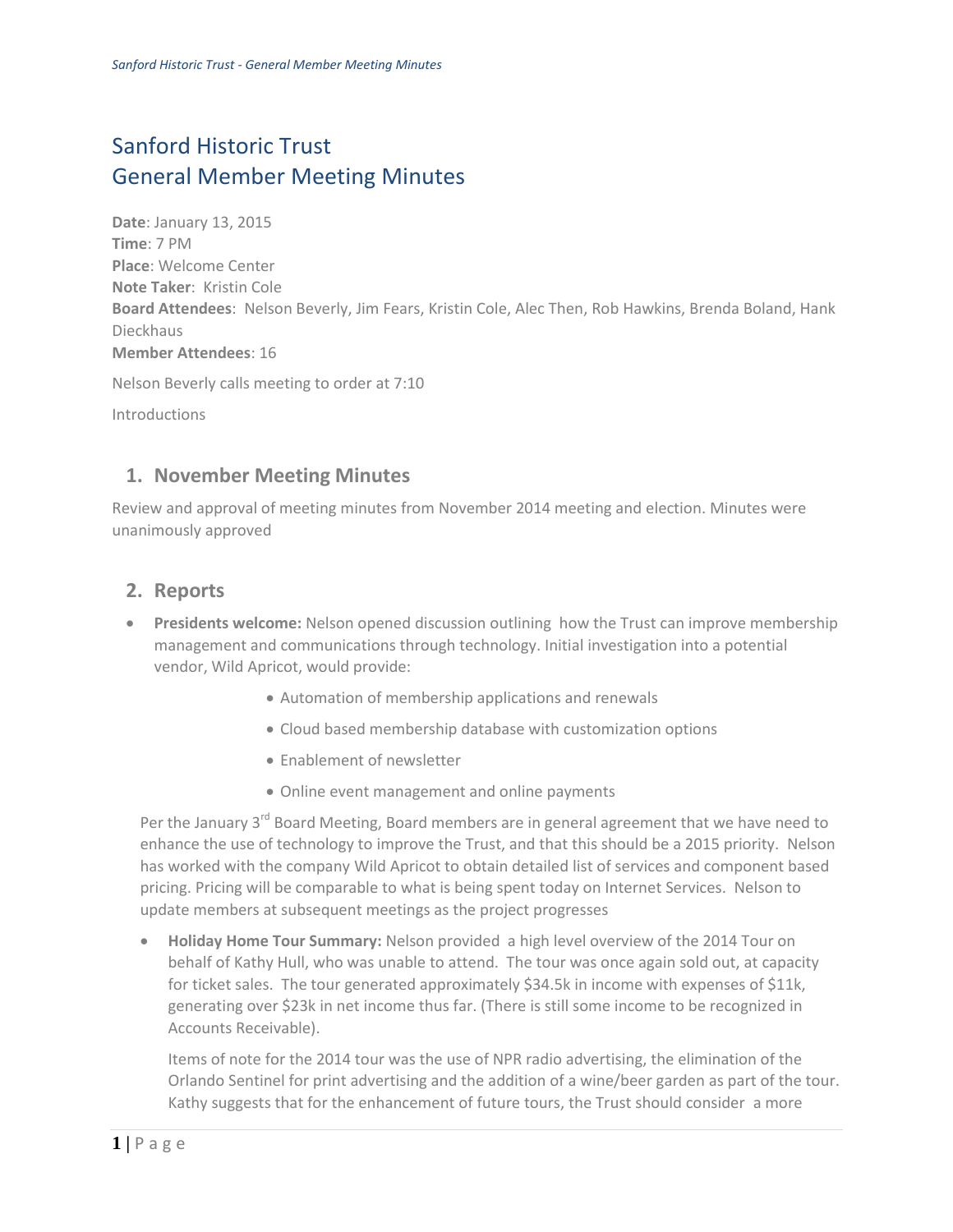formalized fundraising approach, possibly creating a role that would focus solely on sponsorships for the Tour booklet (as well as other priorities, like the calendar project)

- **2014 Financials:** Jim Fears reviewed the Income statement and Balance Sheet for 2014. Financials remain within a few hundred dollars of where the Trust finished for 2013. Net Income was positive for the year. Questions raised by membership:
	- o Where was the expense for the cartoon map in 2014? Answer: Hank stated that the expense was charged in late 2013.
	- $\circ$  The expenses for streetlights were larger than expected due to the installation of 13 lamp posts vs. the 10 lamp posts that were initially scheduled and approved. Was this increase brought to members for approval?
- **2015 Meeting Schedule:** Nelson reviewed the meeting schedule for 2015, including updates to meeting dates that align with the Historic Preservation lecture series.

| <b>MONTH</b> | <b>BOD</b> | <b>MEMBERSHIP</b> |
|--------------|------------|-------------------|
| <b>JAN</b>   | 1/6        | 1/13              |
| FEB          | 2/3        | 2/19              |
| <b>MAR</b>   | 3/3        | 3/19              |
| <b>APR</b>   | 4/7        | 4/16              |
| <b>MAY</b>   | 5/5        | 5/21              |
| <b>JUN</b>   | 6/2        | 6/18              |
| JUL          | 7/7        | no meeting        |
| AUG          | 8/4        | no meeting        |
| <b>SEP</b>   | 9/1        | 9/17              |
| <b>OCT</b>   | 10/6       | 10/15             |
| <b>NOV</b>   | 11/3       | 11/19             |
| DEC          | 12/8       | no meeting        |

## **3. New Business**

- **Dues:** Jim moves to adopt 2015 as follows:
	- o \$30 annual organization membership
	- o \$30 annual individual membership
	- o \$10 annual student membership (full time college student)

Charlotte motions to approve, seconded. Motion adopted.

- **2015 Proposed Budget Summary** Jim presented a rough order of magnitude budget summary for consideration by the membership. Discussion on budget adjustments included:
	- Increase in funding to accommodate increased production run for the 2016 Calendar project based upon the success of the 2015 calendar.
	- Increase in funding for historic lampposts to accommodate maintenance needs

**Conclusion:** Denny makes motion to approve budget . Rob seconds. Motion adopted

**Goals for 2015:**